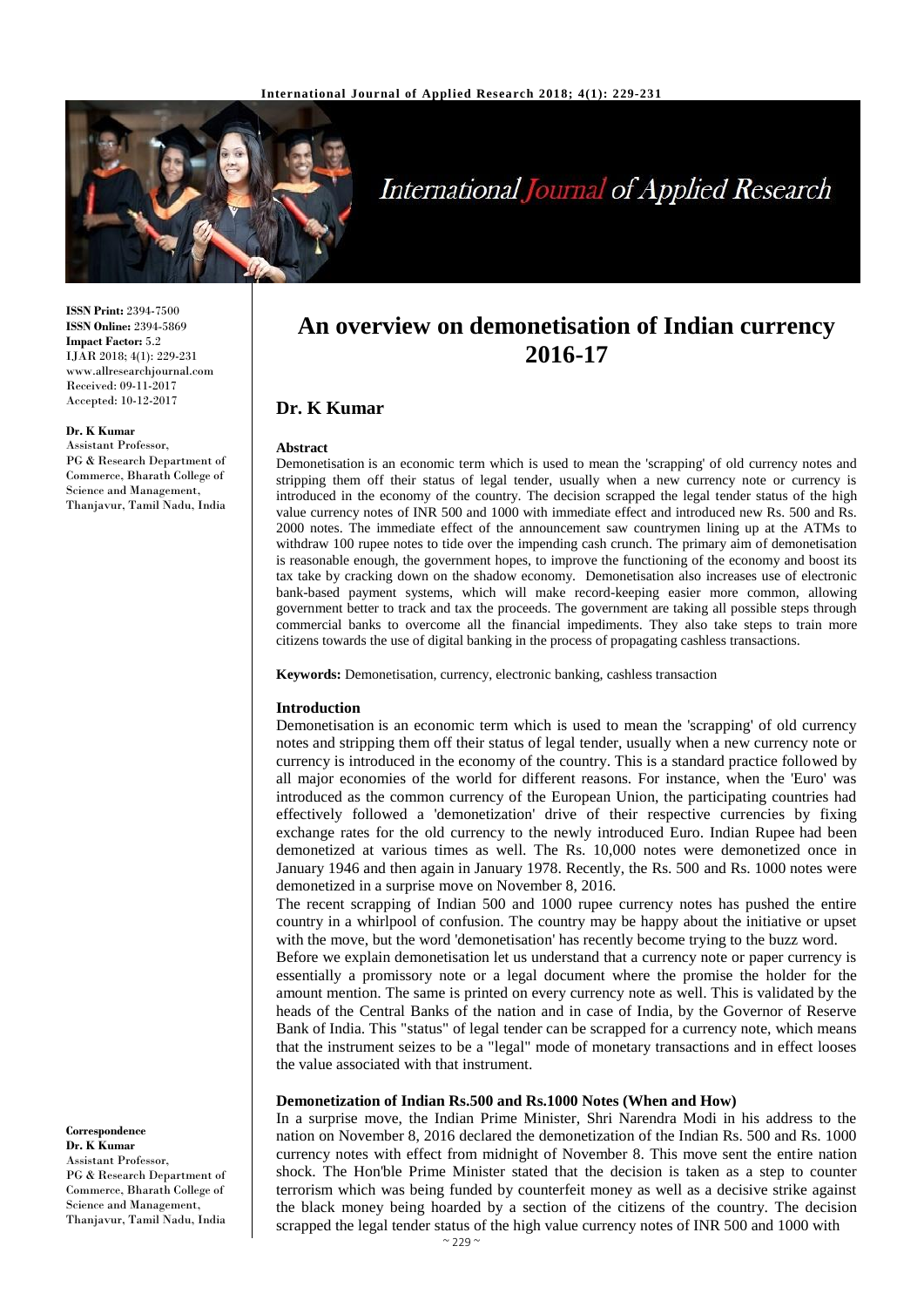immediate effect and introduced new Rs. 500 and Rs. 2000 notes. After the address, the Economic Affairs Secretary, Mr. Shaktikanta Das further explained the method and means by which the old currency notes would be exchanged for new notes. It was further assessed that people should not worry about their money as demonetisation does not mean that their money has no value. All it means is that it must be exchanged for the new notes. As per the notification, barring some public utilities like petrol pumps, hospitals, railways and airports as well as cremation and burial grounds, the use of old 500 and 1000 rupee note was discontinued. To effectively carry out the exchange of old currency and the ATMs across the nation, banks were closed for two days. The government also imposed a limit of withdrawals from ATMs as Rs. 2000 per card and from banks as Rs. 10,000 per account per day and Rs. 20,000 withdrawals per week. The limits were later revised as Rs. 2500 for ATM withdrawals per day and Rs. 24,000 for bank withdrawals per account per week. The use of old currency notes were also extended for use at Delhi Metro recharge counters as well as for payment of property taxes and electricity bills. The government allowed to exchange the old currency notes upto December 30, 2016. After the date, the exchange of the old currency notes would only be possible at designated counters of RBI after submitting a declaration form prescribed for the purpose.

#### **Effects of Demonetisation of Indian Currency**

The move of the modi government received both praises and severe criticisms from every section of the society. the immediate effect of the announcement saw countrymen lining up at the atms to withdraw 100 rupee notes to tide over the impending cash crunch. as per figures provided by the rbi, the banned currency constituted 86 percent of the currency in circulation in the country. replacing the entire magnitude of the money is a mammoth task and the pinch was felt by everyone in the immediate aftermath. when the banks and atms opened long queues of citizens lined up to exchange, withdraw and deposit the old currency notes. reports were received from various parts of the country about chaos regarding the failure of banks in providing the essential services. the government has released further measures and actions to make this situation as convenient to the common man as possible. the income tax department and the ministry of finance has issued notifications and clarified that, since ample chance has been given to the citizens to declare their income by september 30 under the voluntary disclosure schemes,no further concessions would be given to the people for depositing large amounts in their accounts and all such large transactions would attract tax scrutiny and penalty as per the law. as the drive to exchange the old currency notes continue, measures are being put in place to make the transition as smooth as possible. however, it can be judged that the sheer quantum of the money that needs to be exchanged (given the population and the amount of notes already in circulation) makes this a logistical judgement and would continue to cause discomfort. the government and rbi are constantly working towards making this as comfortable as possible. some of the measures include increasing the limits of withdrawals and scrapping toll on national highways till november 18, midnight.

#### **The consequences of India's demonetisation initiative**

On November 8th India's Prime Minister, announced a course of action just as described above. He declared that all

500- and 1,000-rupee notes—making up 86% of the cash in circulation in India—could no longer be used for the exchange.

Unlike most currency reforms, designed to boost confidence in the currency. The present act of demonetisation is different. The primary aim of demonetisation is reasonable enough, the government hopes, to improve the functioning of the economy and boost its tax take by cracking down on the shadow economy. Demonetisation also increases use of electronic and bank-based payment systems, which will make record-keeping easier and more common, allowing government better to track and tax the proceeds.

The Reserve Bank of India taken steps to create new currency and transfer that money to the government to spend. Some economists hope the money will be recycled back into the economy through a fiscal stimulus, which might help soothe some of the pain caused by demonetisation.

#### **The other rupee drops**

Demonetisation will make strides in shrinking the black economy. But the hasty introduction has affected majority of the citizens of the India as they could not get currency for their daily consumption. In much of the Indian economy, and especially outside big cities, where cash transactions are most common and financial infrastructure least developed, the sudden invalidation of a vast amount of outstanding currency represents a significant monetary shock. The new Rs.500 notes could have been released along the Rs.2000 notes and this would have placed much less strain on those of the Rs.100 denomination, which are anyway in short supply. Second, it appears that officials woke up a little late to the issue of recalibrating ATMs. At least a day, if not more, was lost as banks realised the ATMs would not be able to dispense the new notes. The communication with the public, who were in a state of panic, could have been better, too. Thankfully, the Centre has woken up to ease the pressure on the system by increasing withdrawal limits, allowing for petroleum outlets and hospitals to accept the old series of notes until November 24 and pushing more cash through post offices. The worst-affected are people in rural areas and villages where cash is king and the banking system's penetration is poor. The decision to relax cashholding limits for Business correspondents, the crucial link between banks and villages, to Rs.50000 and allowing them to replenish multiple times a day should help in faster distribution. This ought to have been done much earlier. The cash crunch of the last two months is certain to have an adverse impact on consumption spending, especially in the rural areas. The clarification comes in the wake of reports that the banks have received deposits close to Rs 15 lakh crore, of estimated Rs 15.4 lakh crore worth junked currency notes that were in circulation, from the 50-day demonetisation exercise.RBI report citing sources said between Rs 14.5 lakh crore and Rs 15 lakh crore may have come back into the banking system and RBI is still doing reconciliation and cross-checking. When asked if about Rs 15 lakh crore has come to the system till December 30, Both the government and the RBI have not come out with the official statement on how much have been deposited in various banks at the end December 30, the last date for depositing and exchange of junked Rs 500/1000 notes.

The last official number on this was only till December 10 when RBI said that the old notes of Rs 500 and Rs 1,000,